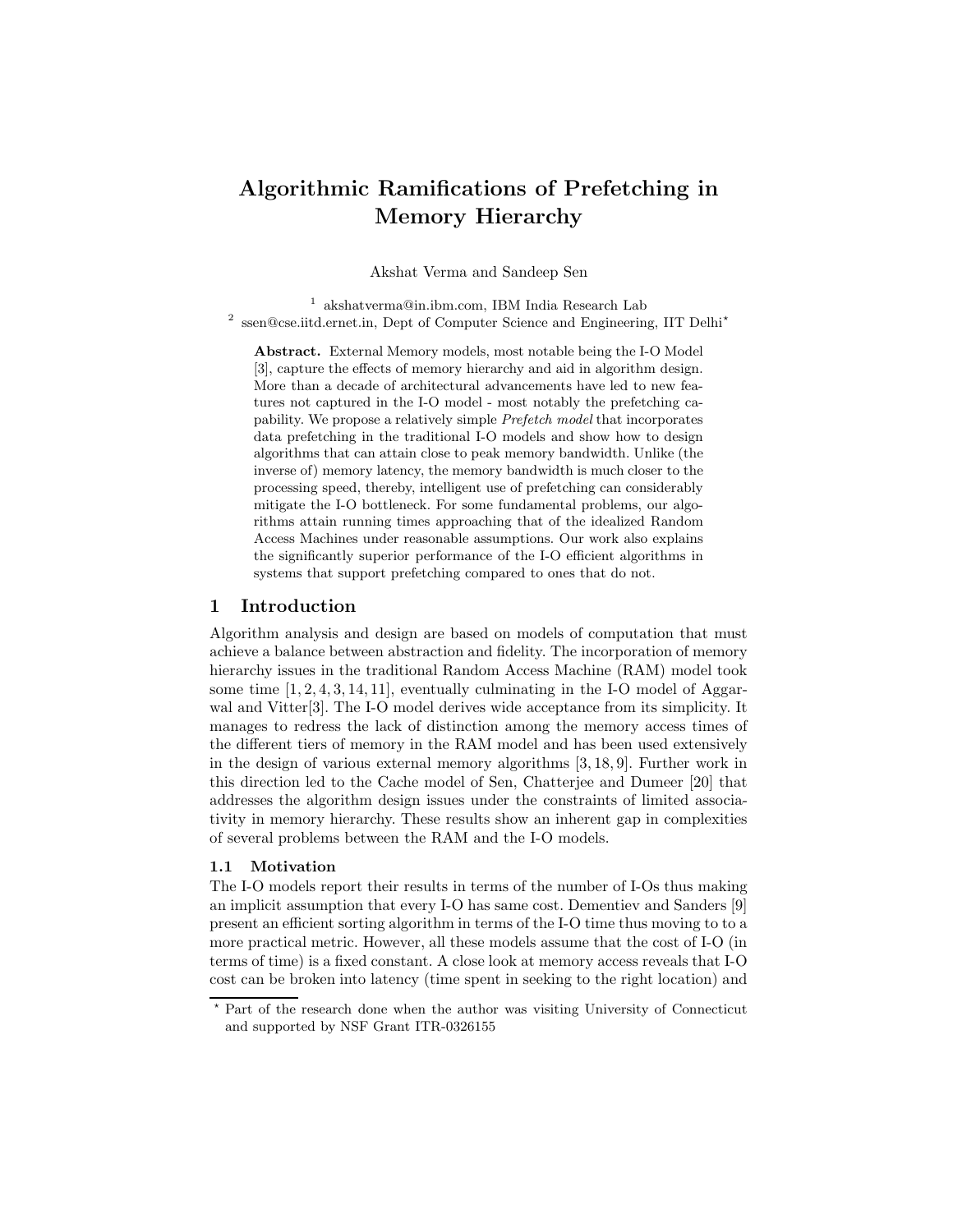the transfer time (time spent in actual transfer of the block). Hence, a latency  $L$  is incurred before the start of the transfer of a block. A large number of techniques (like increase in bus bandwidth, advances in semiconductor technology) have led us to a stage where primary memory bandwidth is approaching processor speed. Similarly, the disk transfer times have significantly improved over the years where packing density and disk rotation speeds have greatly increased. Techniques like using parallel disks have also been useful to ensure that I-O bandwidth approaches processor speed [23, 9, 6]. Unfortunately the access latencies for both primary and secondary memory have not reduced in tandem with increase in memory bandwidth and processor speed, and I-O bottleneck is dominated by it.

The traditional approach for speeding up memory access has been to minimize the number of I-O's to reduce the total latency and its parallelization on multiple disk architectures. Pipelining and Prefetching support in contemporary architectures (including Pentium IV) [7, 10] present another possibility, namely, overlapping access latencies (For a survey on system-level prefetching support, refer to [19] and references therein). Similarly, read-ahead caches on disks prefetch data in advance to hide the latency component. Also, disk scheduling algorithms like SCAN hide latency of queued requests while serving a block. Because of the huge difference in magnitude between latency and transfer times, the potential savings in I-O times are immense. As an example, consider a scenario where we read 1, 000, 000 10KB blocks sequentially where each read has a latency of 10 ms and transfer time of 0.1 ms per block. In the traditional I-O model we would incur a latency for each read and the total I-O time would be approximately 3 hours, whereas, with prefetching the total time is less than 2 minutes as we incur the latency only for the first block. On current systems with system-level prefetching [19], such sequential reads take significantly less time than predicted by the I-O model (Section 5). Moreover, many recently proposed disk scheduling algorithms strive to compensate for the lack of prefetching-awareness in algorithms by *idle* waiting at a head position or waiting to build large batches of requests before sending them to the disk controller  $[15, 17]$ . In  $[15]$ , the controller waits for more contiguous requests to be issued after serving a request, thus introducing idling. If such requests are issued before time using prefetching, such idling is eliminated thus increasing disk efficiency directly. Hence, incorporating prefetching in the I-O model not only ensures that the I-O times predicted by the model are meaningful but may also improve disk efficiency.

Moreover, algorithms designed for single cost I-O models [3, 12, 5] may not translate to optimal algorithms in a 2-cost prefetch model. Note that algorithms in the I-O model do not specify the relative order in which blocks are fetched. Hence, such algorithms need to find an ordering of I-Os that is prefetch efficient (formally defined in Section 4). More importantly, computing a prefetch-efficient order of blocks ahead of time for certain problems (e.g. sorting) necessitates devising new techniques. Our experimental studies in Section 5 confirm that algorithms optimal in traditional I-O models but not prefetch aware may perform very poorly as compared to prefetch-aware algorithms.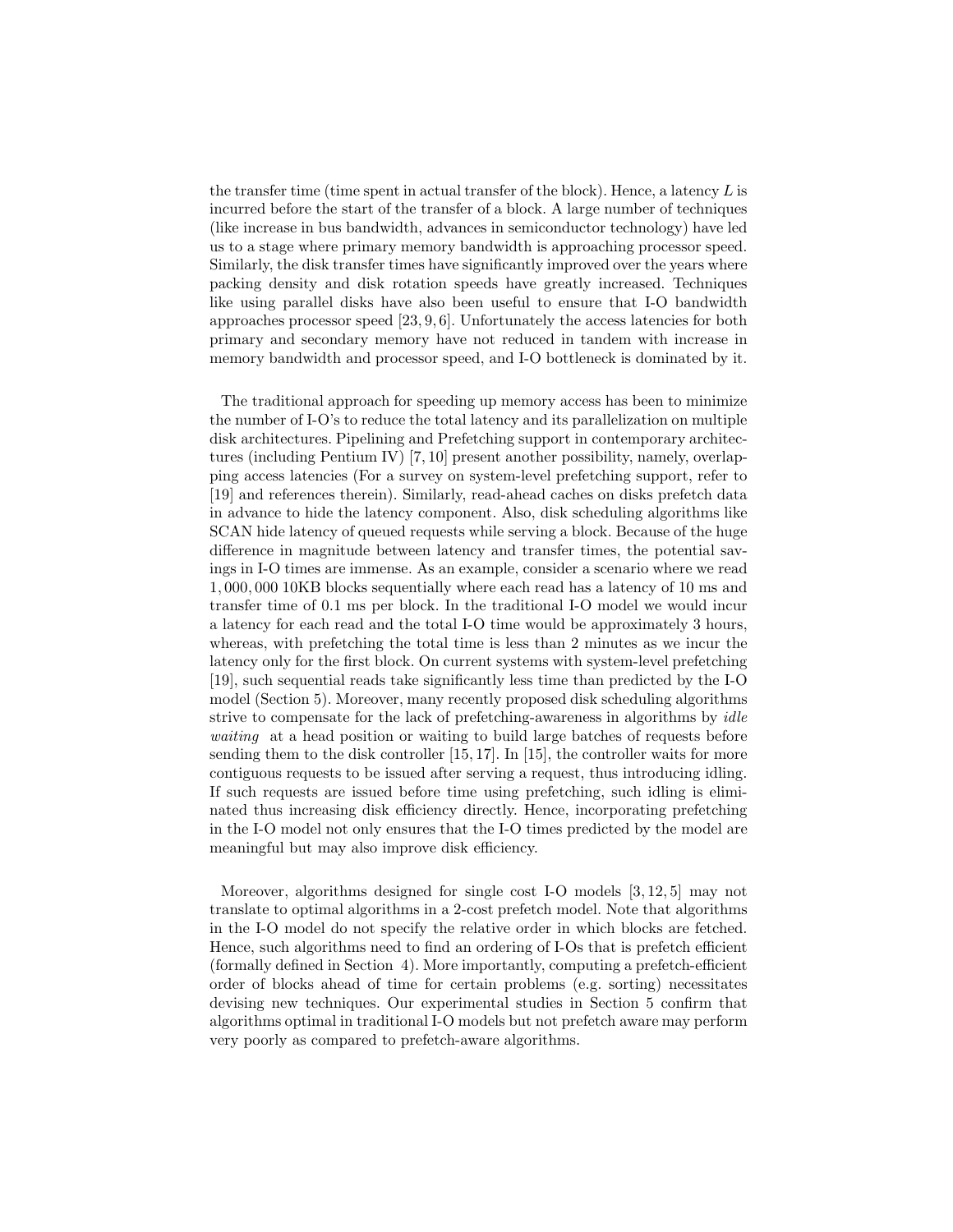#### 1.2 Relationship with other Models

In order to take advantage of prefetching, we work with a two-level memory model where the I-O cost is in terms of two parameters  $-L$  is the time to access the memory location and  $B_M$  is the transfer time for a memory block of size B. The request for accessing a block from the slower memory can be sent out prior to its actual use and moreover several such requests can be pipelined. This model has some similarities to [2] where  $L = f(x_\ell)$  is a (monotonic) function of the last address  $x_{\ell}$  in a block transfer and additional cost 1 thereafter. The authors had derived bounds for different families of the function  $f$ . By choosing a step function  $L$  (left open by [2]), in conjunction with other parameters of the I-O model our algorithms exploit features hitherto not analyzed. We would like to note that some of the recent experimental studies of external sorting [9] make extensive use of parallel threads which may invoke prefetching at a system level. In another approach the authors [6] look at oblivious sorting algorithms on a multi-disk machine where prefetching could turn out to be extremely relevant.

The design of cache-oblivious [12] algorithms has drawn a lot of attention and it may be pertinent to mention that it does not automatically take care of the issue addressed by us. The basic algorithm should be inherently recursive in nature and must be **aware** of the size of the internal memory to pipeline memory access. This is to avoid latency for every block of a (sufficiently large) sub-problem that can fit inside the internal memory. It is an interesting question, if every cache-oblivious algorithm can be converted into a prefetch-efficient algorithm by adding an extra (cache-aware) pipelined memory transfer step. A related area of study that has attracted a great deal of attention is the design of efficient systemlevel prefetching techniques independent of the algorithm running on the system [19, 16]. These techniques identify regular data access patterns amongst the I-O requests and prefetch data accordingly. However, if the algorithms running on such systems are unaware of prefetching, the system-level prefetchers may not be effectively used. Hence, we design algorithms that efficiently use such prefetching support to reduce I-O times.

# 2 The Prefetch Model and some Preliminaries

Aggarwal and Vitter  $[3]$  proposed an I-O model for an input of size N that reads blocks of size B, can transfer D blocks concurrently and works with a fast memory of size M. We formalize an extension of the I-O models to capture prefetching by introducing the following additional parameters -

- $-B_M$  as the time<sup>3</sup> to transfer one block of memory, where  $B_M/B \geq 1$ .
- $L$  as the normalized latency in transferring from slow memory to fast memory. We always use  $L$  to denote read latency unless otherwise stated. In cases where we deal with both read and write latency,  $L_r$  denotes read latency and  $L_w$  denotes write latency.
- $-$  There is an explicit prefetch instruction and the Prefetch Latency is  $L$ .

A large block-size does not reduce the Prefetch Model to I-O model as the algorithms for  $B_M = L$  may not be optimal. To simplify our presentation, we

<sup>3</sup> All the timing parameters are normalized wrt to the instruction cycle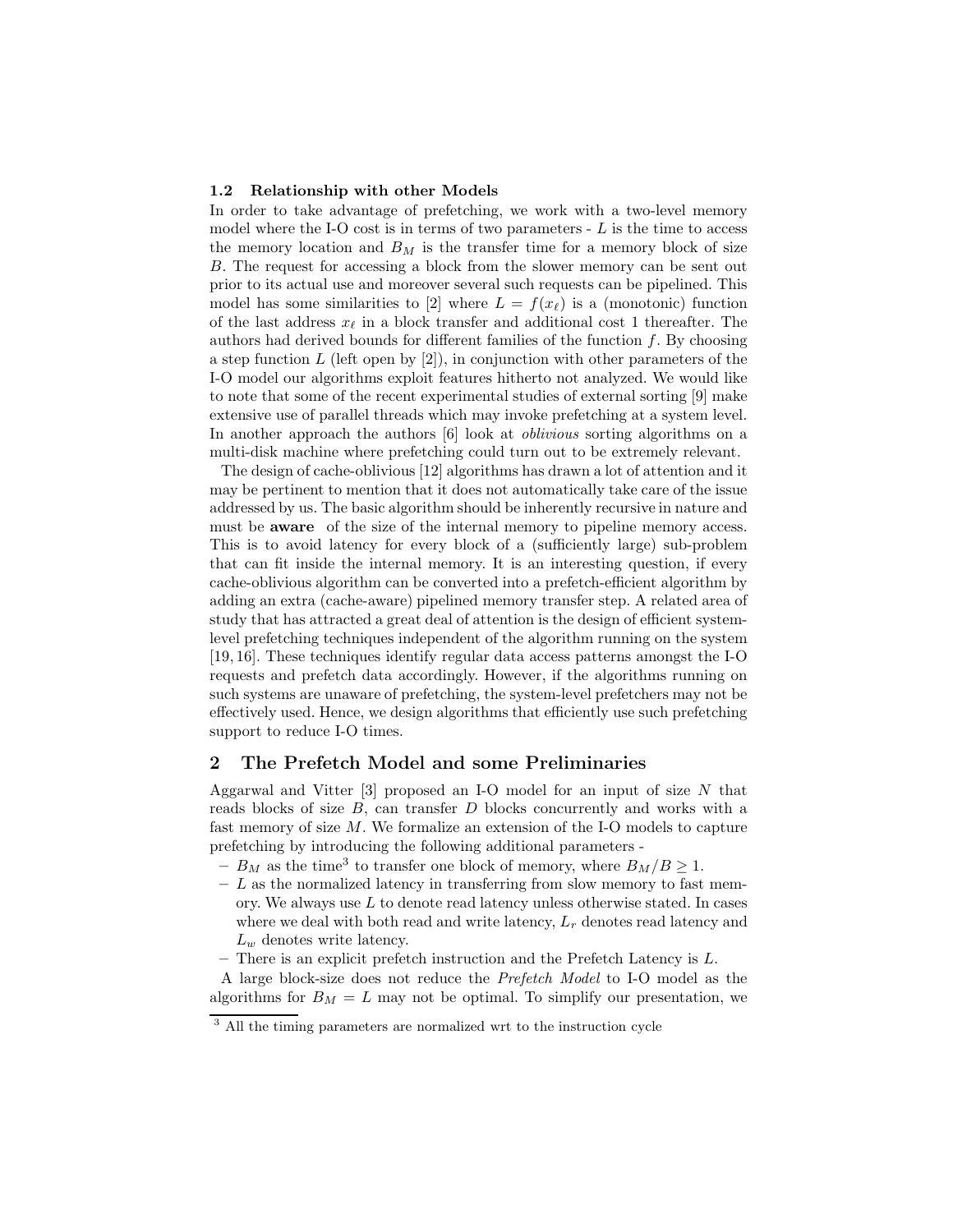initially ignore the parameter  $D$  from the prefetch model and propose optimal algorithms in a single disk prefetch model. In this paper we make the following assumptions that are consistent with the existing architectures. (i)  $N > M > B$ (ii)  $(M/B)B_M > L^4$  (iii) N, M, B are of the form  $2^i$  to simplify analysis the asymptotic bounds are not affected. The fast memory size (be it cache or registers)  $M$  is typically much larger than the size of the cache line  $B$ . Moreover, the latency incurred, L, is typically much smaller than the time to load the internal memory completely (=  $\frac{M}{B}B_M$ ). Prefetch latency is typically same as the memory latency  $L$  or may differ from it by one or two cycles.

**Definition 1** The latency  $l_i$  of block i is defined as the additional latency that is incurred because of block i. Hence, if reads for block  $(i - 1, i)$  are given at  $(t_{i-1}, t_i)$  and the blocks are available at times  $(e_{i-1}, e_i)$ , then  $l_i = e_i \max\{t_i, e_{i-1}\}$ , where  $e_i$ 's are ordered.

Note that for blocking reads, this definition of latency is the same as  $l_i = e_i - t_i$ , which is the one commonly used. We modify the usual definition in order to define cumulative latency of a  $m - block L_m$  simply as sum of the latency of the m blocks, where an  $m - block$  denotes a set of m consecutive blocks.

We make a note here that complete control over prefetch is not realistic and, in practice, prefetching is constrained by the number of prefetch buffers, limitations due to associativity (in a Cache Model) and a streaming behavior in data access required for most forms of prefetching. Our results can be extended in a model that includes (a) limited prefetch buffers (b) small associativity (c) limited streams support for prefetching and (d) parallel disks, for which the reader is referred to [21].

### Running time

We analyze the algorithms in terms of the total time that includes computation time and the I-O time. This is normalized with respect to the instruction cycle that takes unit time. The only I-Os (reads/writes) that we consider are I-Os to slow memory. Access to fast memory is counted along with the number of I-O operations. Since memory bandwidth is now within a small constant factor (2 to 4) of the processor speed, the running times that we derive have a multiplicative factor of  $B_M/B$ , which is  $O(1)$  when  $B_M = cB$  for some constant c.

#### 2.1 Lower Bounds in the Prefetch Model

In the prefetch model, a block that has not been prefetched takes time  $B_M + L$ , whereas a block that has been prefetched takes  $B_M$  time. It is easy to see that if k is the minimum number of I-Os needed to solve a problem A, then  $kB_M + L$  is the lower bound on total time in the prefetch model. The bound is obtained by assuming that there exists a prefetch algorithm that prefetches all but the first block. Similarly, if there exists an algorithm that uses k I-Os, then  $k(L + B_M)$ is the upper bound on the I-O time by multiplying the number of I-O's by the time to transfer each block without prefetching. This upper bound is same as the lower bound on I-O time in the traditional I-O models and differs from the lower bound of the prefetch model by a factor of  $L/B_M$  (a factor of 1000s for

<sup>&</sup>lt;sup>4</sup> Many of the technical results revolve around this assumption - c.f. Section 4.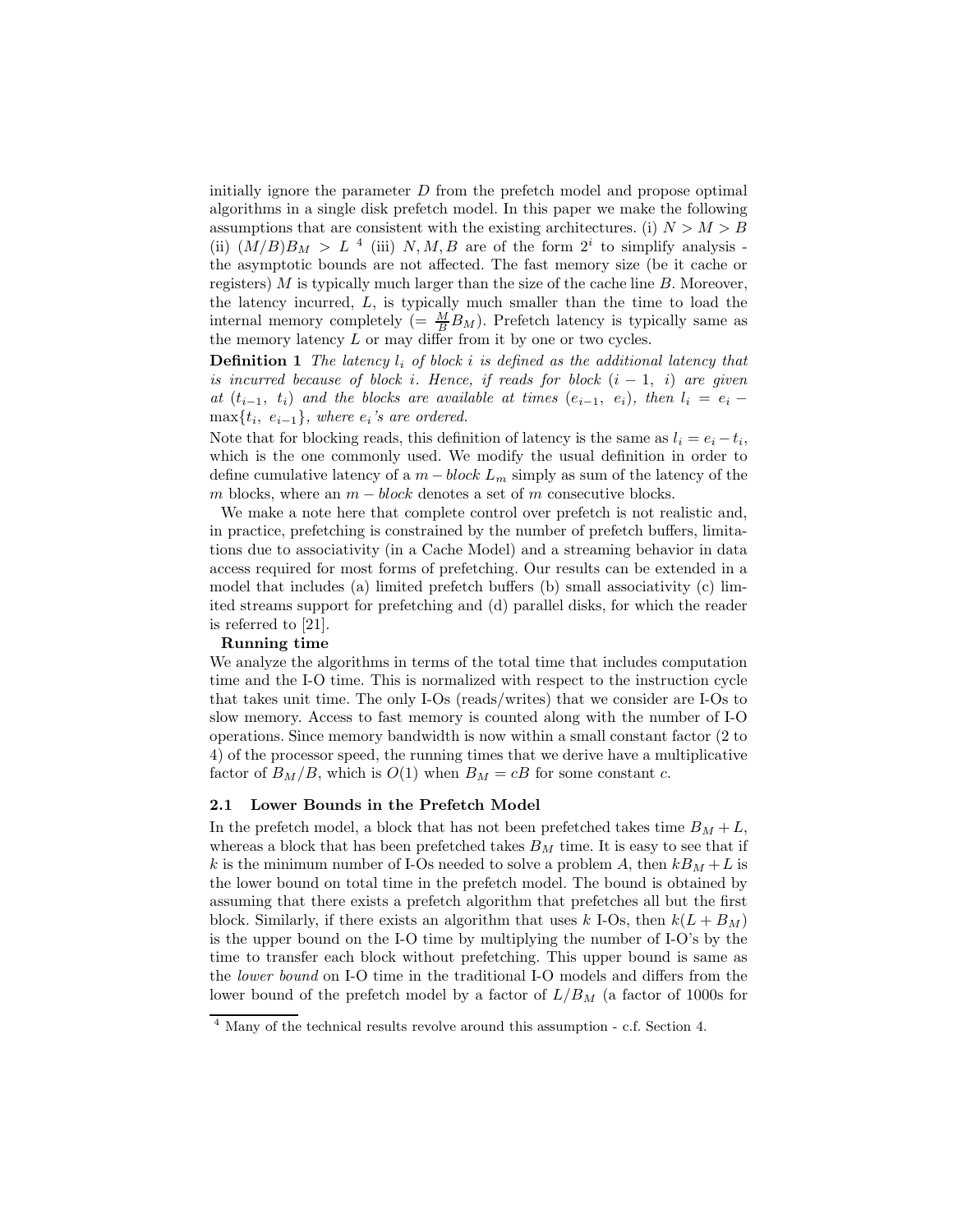typical disks). This general lower bound and  $(M/B)B_M > L$  combined with the bound on the number of I-Os for individual problems [3] yields the following bounds in our prefetch model. For D disks, the bounds are divided by D. **Theorem 1.** The worst case I-O time required to sort  $N$  records and to compute

any N-input FFT digraph or an N-input permutation network is  $\Omega(\frac{N \log(1+N/B)}{\log(1+M/B)})$  $\frac{\log(1+N/B)}{\log(1+M/B)} \frac{B_M}{B}$ .

**Theorem 2.** The worst case I-O time required to permute  $N$  records is  $\Omega(\min\{NB_M, \frac{N\log(1+N/B)}{\log(1+M/B)}\})$  $\frac{\log(1+N/B)}{\log(1+M/B)} \frac{B_M}{B}$ .

Theorem 3. The worst case I-O time required to transpose a matrix with p rows and q columns, stored in row major order under the assumption that  $M > B^2$ , is  $\Omega(N\frac{B_M}{B})$ .

## 3 Prefetch Model and PDM Algorithms

We now investigate similarities between algorithms in a Parallel Disk Model (PDM) and algorithms in the proposed Prefetch Model. We observe that both class of algorithms exploit essentially the same features in memory access. One may note that if a prefetch model algorithm can perform  $M/B$  I-Os in a pipelined fashion and hide the latency of all but the first of these  $M/B$  blocks, it would be efficient, i.e., it would take  $O(B_M)$  time to perform a block I-O (since  $L <$  $(M/B)B_M$ ). Similarly, a PDM algorithm with  $M = DB$  (D is number of disks) needs to perform  $M/B$  I-Os concurrently and hence needs to predict the next  $M/B$  blocks required. Moreover, in both of these models, if the algorithm performs the minimal number of I-Os possible while maintaining the  $O(M/B)$ pipelining or parallelism respectively, the algorithm is optimal in the respective models. This general idea has also been proposed in [22] to design efficient serial algorithms from parallel versions. We now present an emulation scheme to generate Prefetch Model algorithms from PDM algorithms using this insight.

#### 3.1 PDM Emulation

We restrict  $PDM$  algorithms to only those parallel disk algorithms that deal with the case  $M = DB$ . The emulation works in the following manner. The sequential algorithm with prefetching performs I-O in blocks of D. It emulates the  $D$  disks as contiguous locations in  $D$  zones of the single disk. For every parallel I-O  $p_i$  performed by the PDM algorithm, let  $S_i$  be the set of D I-Os that the PDM algorithm performs concurrently. The emulation algorithm starts the prefetch of all these  $|S_i|$  blocks together. When all the  $|S_i|$  blocks are available in the fast memory, the emulation algorithm starts prefetch of the blocks in  $S_{i+1}$ corresponding to the next parallel I-O  $p_{i+1}$ . We show the following result (all proofs are omitted for lack of space and the reader is referred to [21]).

**Theorem 4.** If the PDM algorithm performs  $k$  parallel I-Os, the corresponding sequential prefetching algorithm takes an I-O time of  $O(kDB<sub>M</sub>)$ .

A similar emulation scheme is obtained for parallel disk prefetch algorithms with the number of parallel disks  $D' < D$ . In a parallel disk prefetch model, we make the additional assumption that the fast memory available per disk is large enough to hide the latency for that disk, i.e.,  $\frac{M}{D'B} B_M > L$ . Each of the D' disks now emulate  $D/D'$  disks and we have the following result.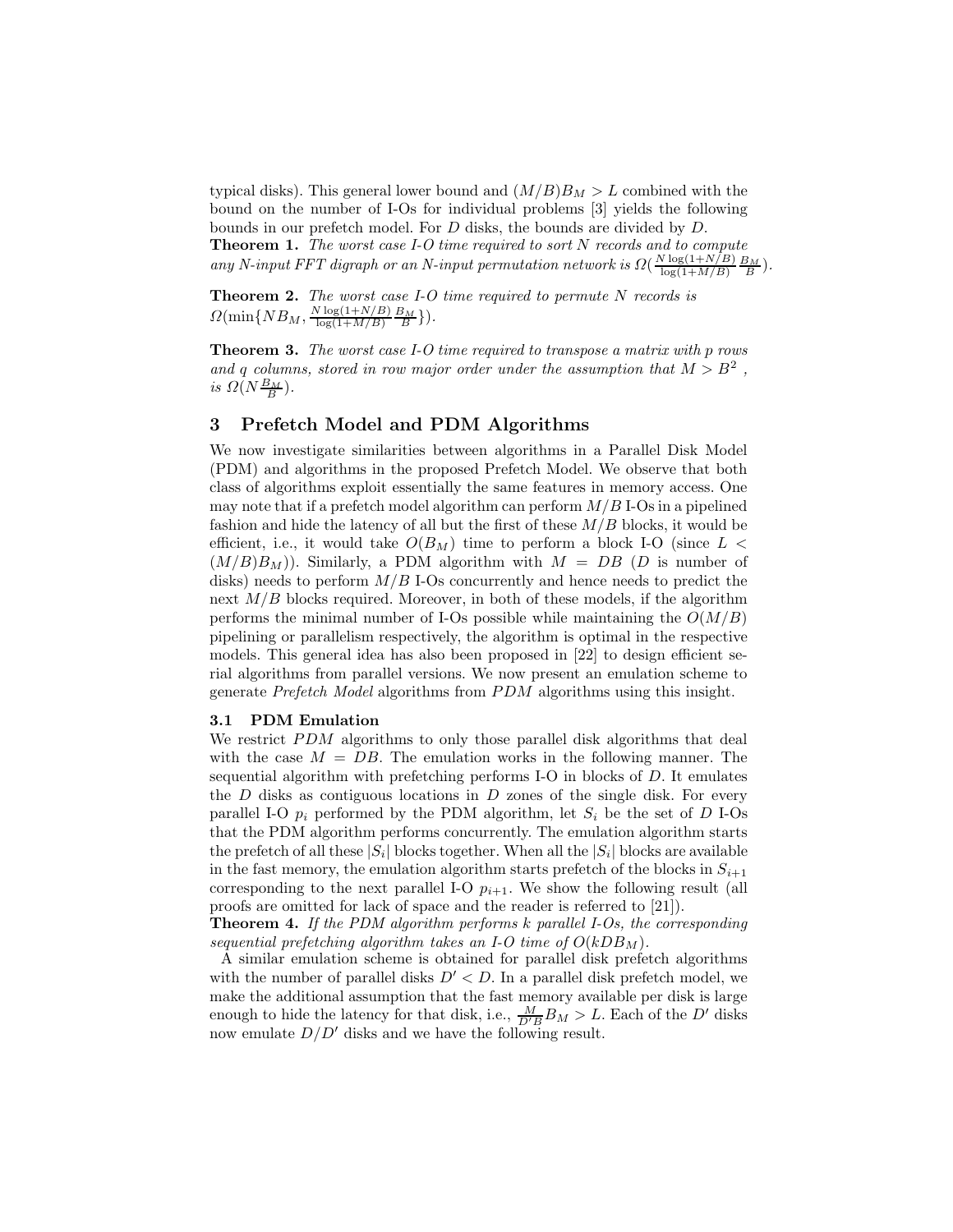Theorem 5. If the PDM algorithm performs k parallel I-Os, the corresponding parallel prefetching algorithm with D' disks takes an I-O time of  $O(kD/D'B_M)$ .

The above emulation scheme allows us to convert existing optimal PDM algorithms to algorithm optimal in our prefetch (sequential or parallel disk) model. It is easy to see that if a PDM algorithm is optimal in the number of parallel as well as block I-Os (i.e., it performs the minimal number of parallel I-Os as well as the total number of block I-Os across all the disks is minimum), the corresponding emulated prefetch algorithm is optimal in the prefetch model. Since the lower bound for most common problems in a PDM model is a factor  $D'$  (number of disks used) less than the lower bound in a sequential I-O model, an optimal PDM algorithm is also typically optimal in the traditional single disk I-O model. Hence, in most likelihood, such optimal PDM algorithms can be directly used to generate an optimal prefetch algorithm.

A drawback of the emulation strategy described here is that it is not easy to design theoretically optimal PDM algorithms (for  $D = \Omega(M/B)$ ). Further, direct design often leads to simpler algorithms and also allows overlapping computation with memory access (which could save up to a factor of two).

# 4 Designing Optimal Algorithms Directly

The different techniques (from prediction sequence balancing to sequence preservation) employed for direct design of algorithms have a common underlying strategy: perform minimal number of I-Os in a prefetch-efficient manner, i.e., hide latency for all blocks other than the first.

**Definition 2** An algorithm that performs  $k$  I-Os is prefetch efficient if it takes I-O time  $O(L + kB<sub>M</sub>)$ .

We make a note here that the assumption  $L < (M/B)B_M$  dictates the techniques that we use in designing algorithms. Observe that if  $L = lB_M$ , then a prefetchefficient algorithm needs to prefetch l blocks in advance. Our assumption of a large  $l = M/B$ ) covers real systems but requires our algorithms to be intelligent enough to predict the next  $M/B$  blocks and start prefetching for them. On the other hand, consider the extreme (though unrealistic) case of  $l = O(1)$ , where an optimal algorithm does not need to prefetch any blocks and any existing I-O optimal algorithms are optimal in this model.

We have essentially devised three techniques for designing optimal algorithms. We prove a general result for a class of algorithms called *sequence-preserving* algorithms and use it to design optimal algorithms for all straight-line algorithms considered (e.g., matrix transpose, permutation and FFT). We have devised a technique for dynamic re-balancing of prefetched data for algorithms that merge constant number of sequences (2-way sorts) and prediction sequence balancing for algorithms that merge large number of sequences  $(M/B$ -way sorts). We first present results for sequence-preserving algorithms and show its applications.

#### 4.1 Sequence Preserving Algorithms

We define a class of straight-line algorithms that we call sequence-preserving algorithms and prove that in this class of algorithms, prefetching can hide latency. We will show later that many straight-line algorithms fall in this class. We begin with a technical lemma and some definitions.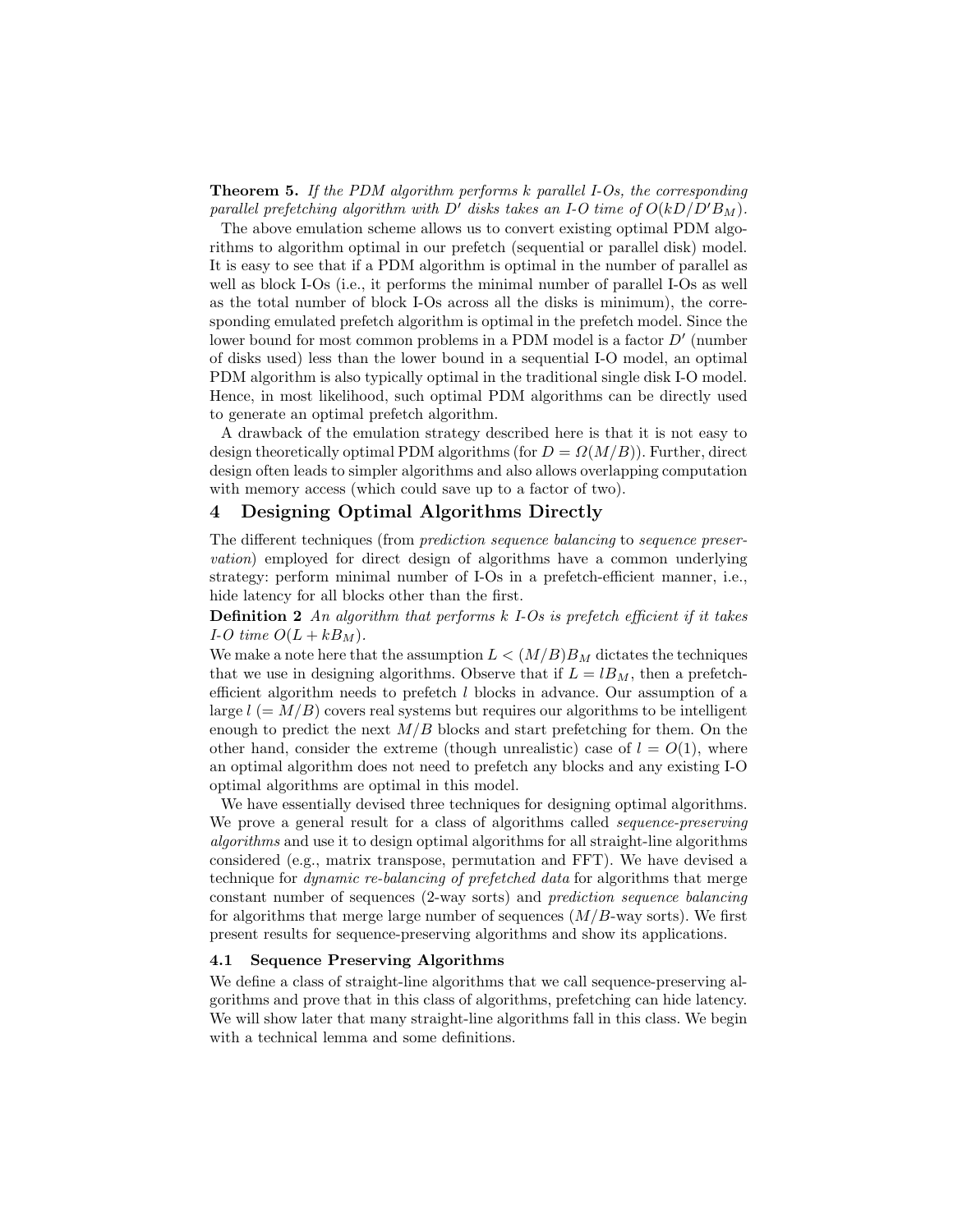Lemma 1. For any set of k pre-determined block reads, the total time needed is  $O(L + kB_M)$ .

**Definition 3** An instruction  $I_i$  precedes  $I_j$  in an algorithm A (i.e.  $I_i < I_j$ ), iff  $I_i$  is executed before  $I_j$  in A.

We define  $I^{w,i}$  and  $I^{r,i}$  as the ordered sets consisting of all the instructions that write and read respectively from memory location  $s_i$ , where the order is based on their usage time in A.

**Definition 4** The neighbourhood set  $N_I$  is defined as a set containing all the tuples of the form  $\{I_1, I_2\}$  such that  $I_1, I_2 \in \{I^{w,i} \cup I^{r,i}, I^{w,j} \cup I^{r,j}\}$  for some i, j and  $\exists I_3 : I_3 \in (I^{w,i} \cup I^{r,i} \cup I^{r,j} \cup I^{w,j})$  and  $I_1 < I_3 < I_2$  or  $I_2 < I_3 < I_1$ .

The neighbourhood set of an algorithm A consists of tuples  $\{I_1, I_2\}$  of instructions such that  $I_1$  and  $I_2$  access (read or write) memory locations  $s_i$  and  $s_j$ at times  $T_1$  and  $T_2$  respectively. Also, none of the instructions in A executed between  $T_1$  and  $T_2$  access either of the two memory locations. We also define for all instructions of the form  $I_m \in I^{w,j}, *I_m$  as the last instruction in  $I^{r,j}$  s.t. <sup>\*</sup> $I_m < I_m$  and  $I_m^*$  as the first instruction in  $I^{r,j}$  s.t.  $I_m < I_m^*$ .

**Definition 5** A straight-line algorithm A is sequence preserving iff for all  $I_1$ and  $I_1^*, s.t. (i) \exists \{^*I_2, I_1\} \in N_I$  or  $\exists \{^*I_2,^*I_1\} \in N_I$  and  $(ii)$   $^*I_2 < I_1$ ;

then  $(a)I_2$  exists,  $(b)\{I_1, I_2\} \in N_I$  (c)  $I_1 < I_2 \Leftrightarrow I_1^* < I_2^*$ .

Essentially, a sequence preserving algorithm reads data in the same order as it had last written them, if it had written them earlier. Moreover, before reading any data that had been written earlier, all the reads before that write should also be written back. For the cases where any of the  $\{I_1^*, I_2^*\}$  or  $\{I_1, I_2\}$  are not defined, the corresponding precedence relation is assumed to hold by default. Using a constructive proof ([21]) of the following lemma, we convert existing I-O optimal sequence-preserving algorithms to prefetch-efficient algorithms.

Lemma 2. For any I-O optimal sequence-preserving straight-line algorithm A, there exists a sequence-preserving algorithm  $A'$  such that if a write of block  $s_i$ of slow memory is made at time t, the read to block  $s_i$  of slow memory is made after at least  $M/B$  block I-Os. Also, A' performs no more I-Os than A and hence is also I-O optimal.

One may also note that an I-O optimal algorithm in general may not be the optimal algorithm for that problem. However, we show that the I-O optimal algorithm for the problems considered does not take computation time more than the I-O time and hence, it is also optimal. We now state the key result for straight-line algorithms.

Theorem 6. Any sequence-preserving straight-line algorithm that uses k I-Os has an equivalent algorithm that takes I-O time  $O(L + kB_M)$ .

Corollary 1. A sequence of k pre-determined reads,  $k \geq M/B$ , takes time  $O(kB_M)$ .

**Corollary 2.** A sequence of k pre-determined reads and writes,  $k > M/B$ , such that no writes follow reads, i.e., there does not exist a pair  $I_1, I_2 \in \{I^{w,i}, I^{r,i}\}\$ s.t. $I_1 < I_2$  for some i, takes time  $O(kB_M)$ .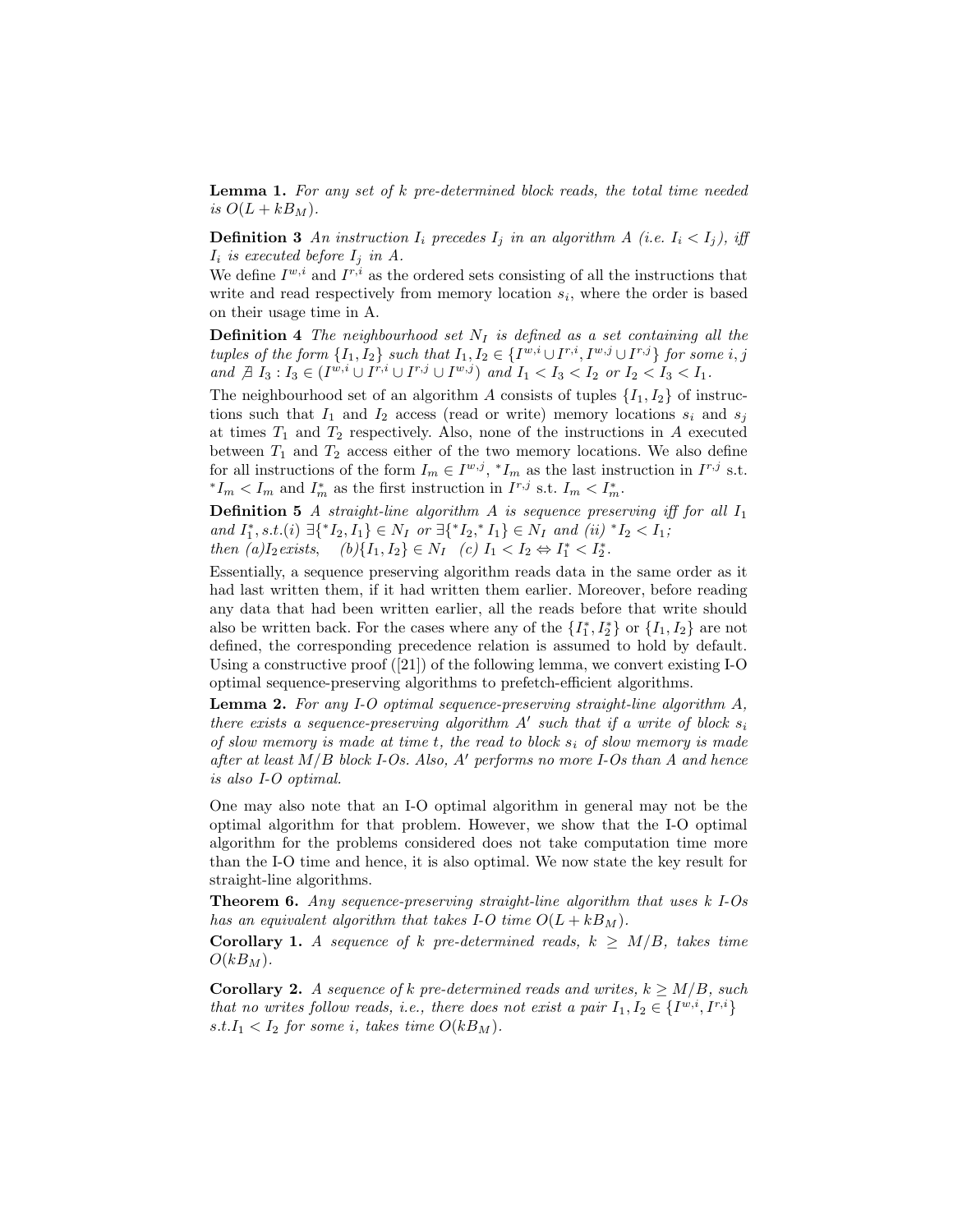We have now characterized a class of algorithms such that prefetching is able to hide the latency in reading the blocks. We now specify a writing order for various I-O optimal algorithms and use Theorem 6 to devise algorithms optimal in the prefetch model.

Matrix Transpose Algorithm: We show that the following transposition-byblocks algorithm is sequence-preserving. The algorithm transposes sub-matrices with B rows and B columns. It transposes the B rows by taking  $M/B$  rows at a time and computing the partial transposes. While writing them back, the algorithm ensures that it writes them in the order they need to be read. It then iterates till the transposition is complete. After computing all the block transposes, it rearranges the blocks in the required order taking linear time. Our writing order immediately ensures that our algorithm is sequence-preserving. If  $M/B > B$ , then the algorithm needs only one pass of the data to compute the block transposes. This leads to the following corollary of Theorem 6.

Corollary 3. The total time to transpose a matrix with p rows and q columns, stored in row major order, is  $\Theta(\frac{B_M}{B}N)$ 

Note that even in the case that  $M < B^2$ , the above algorithm is sequence preserving. Moreover, the number of I-Os required in that case matches the lower bound of Aggarwal and Vitter for the general case [3] . Hence, the algorithm runs in time equal to the lower bound for the problem.

General Permuting Algorithm: Note that permuting is a special case of sorting. The algorithm for permuting is thus based on the  $M/B$ -way merge-sort algorithm of [3]. The algorithm has two phases. In the first phase, we permute the elements within runs of size  $M$ . Later, we merge the permuted runs taking them  $M/B$  at a time. The difference from merge sort though is that the the next set of blocks needed is known a priori in this case. We have the following theorem for permuting.

#### **Theorem 7.** The total time required to permute N records is  $\Theta(\min\{NB_M,$  $N \log(1+N/B)$  $\frac{\log(1+N/B)}{\log(1+M/B)} \frac{B_M}{B}$

We have also shown that the algorithm of Cormen et al. [8] for bit-matrixmultiply/complement (BMMC) permutation is sequence preserving and hence optimal in I-O time. Similarly, the inner loop of the algorithm for FFT and Permutation network in [3] is sequence-preserving and hence optimal.

#### 4.2 Dynamic Rebalancing: Merge Sort

We illustrate the technique of *dynamic rebalancing of prefetched data* (balancing the amount of data being prefetched across all runs) using 2-way merge sort and show that it matches the I-O time to the Compute Time, i.e.,  $O(N \log N)$ .

Merge Sort Algorithm: The merge sort algorithm is identical to the standard 2-way merge sort. Our prefetching strategy is the one that achieves the bounds needed. We describe our prefetching algorithm for the merging procedure of merge-sort first. We define  $A_1$  and  $A_2$  with sizes  $n_1$  and  $n_2$  as the two sorted arrays that are to be merged. Without loss of generality, we assume that  $n_1 = n_2$ . **Case (i)**  $n_1 > M/2$ : The prefetch algorithm prefetches  $M/(2B)$  blocks of both the arrays and labels them from 1 to  $M/(2B)$ . It then prefetches the next block from  $A_1$ , if the last element of block 1 of  $A_1$  is smaller than the last element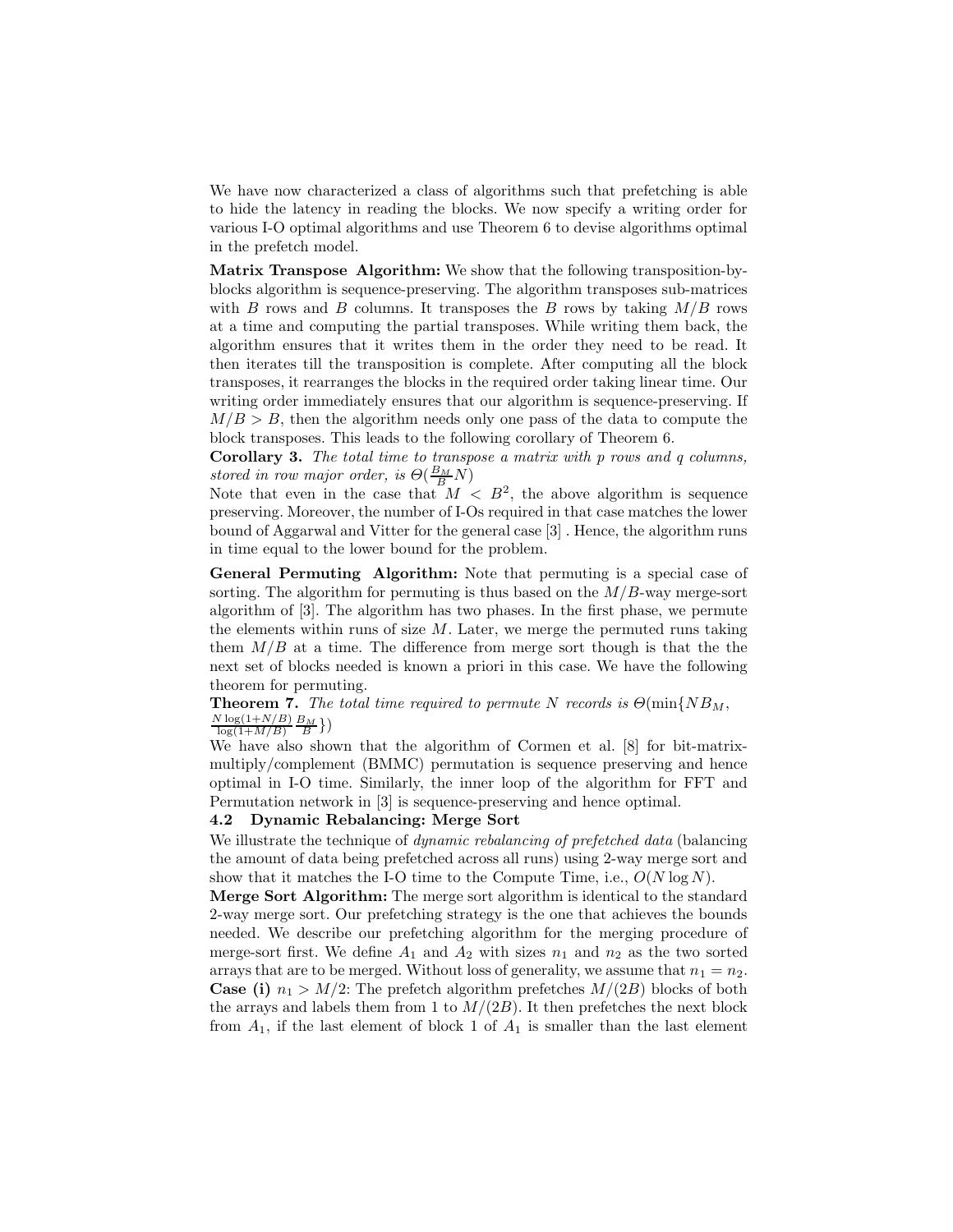of block 1 of  $A_2$ . Otherwise, it prefetches the next block of  $A_2$ . If it prefetches from  $A_1$ , then it decrements the label on each block of  $A_1$  by 1. Otherwise, it does the same for  $A_2$ . The prefetching evaluation is performed every  $B_M$  cycles and either of  $A_1$  or  $A_2$  is prefetched depending on the evaluation. If at any time there are no blocks of  $A_1$  left to be prefetched, the next block to be prefetched is from  $A_2$  and vice versa. If both  $A_1$  and  $A_2$  have no blocks left to be prefetched, case (ii) is followed.

**Case (ii)**  $n_1 \leq M/2$ : The prefetch algorithm prefetches  $(M/2B)$  blocks each from both the arrays and labels them from 1 to  $M/2$ . It then prefetches the next set of arrays as the blocks of  $A_1$  or  $A_2$  are written out to slow memory, i.e., at most once every  $B_M$  cycles. Note that the data manipulation in mergesort is done only in the merging procedure. Hence, the reads are done just prior to merging. The merge-sort is performed in this manner. We initially load  $M/B$  blocks of the array and merge-sort them. We do this for all the  $(N/M)$  $M/B - blocks$ . Hence, after this step, we have  $(N/M) M/B - blocks$  that are all sorted and have to be merged taken 2 at a time, with the size doubling in each iteration of merge-sort. The prefetching algorithm for merging described earlier is then used for the remaining iterations. We have the following optimality result for merge sort.

**Theorem 8.** The total time required to sort  $N$  numbers using 2-way merge sort in the prefetch model is  $O(\frac{B_M}{B} \cdot N \log N)$ .

#### 4.3 Randomized Merge Sort with Prediction Sequence Balancing

Although the two way mergesort has  $\Theta(N \log N)$  running time, it does performs more passes than an I-O optimal algorithm. It is easy to verify that the standard  $M/B$ -way Merge Sort [3] is unable to hide the latency for most blocks because an adversary may force it to prefetch blocks out of order of their use. Since it has only constant memory available per run (as opposed to 2-way Merge Sort that had  $M/2$  memory available), it can hide latency only for a constant fraction of blocks. The strategy of using a prediction sequence [9] used for parallel disks works either for small  $N(N/B < M)$  or requires the complication of forming large meta-blocks a priori, which additionally increases the constants. Similarly, Columnsort algorithm [6] uses some novel techniques to ensure that data access is deterministic but the algorithm is not defined for large N.

We also pursue the idea that if an algorithm A could predict the order in which blocks are needed in any merge phase of the merge sort algorithm, A would be prefetch efficient, i.e., A would take  $O(kB_M)$  time to perform k I-Os. We show  $([21])$  that an  $O(M)$  sized *sliding window sample* of the prediction sequence is sufficient for predicting, with high probability, the order in which blocks are needed, if (a) the prediction sequence is balanced across all the runs being merged and (b) the input is randomized. Using the above result, the algorithm maintains one prediction sequence block from each of the  $M/B$  runs being merged in memory and uses it to prefetch blocks in advance. Hence, the technique is in some sense, a refinement of balancing prefetched data, the difference being that instead of balancing data over runs (as in Sec. 4.2), we now balance the inmemory prediction sequence across runs. For further details of the optimal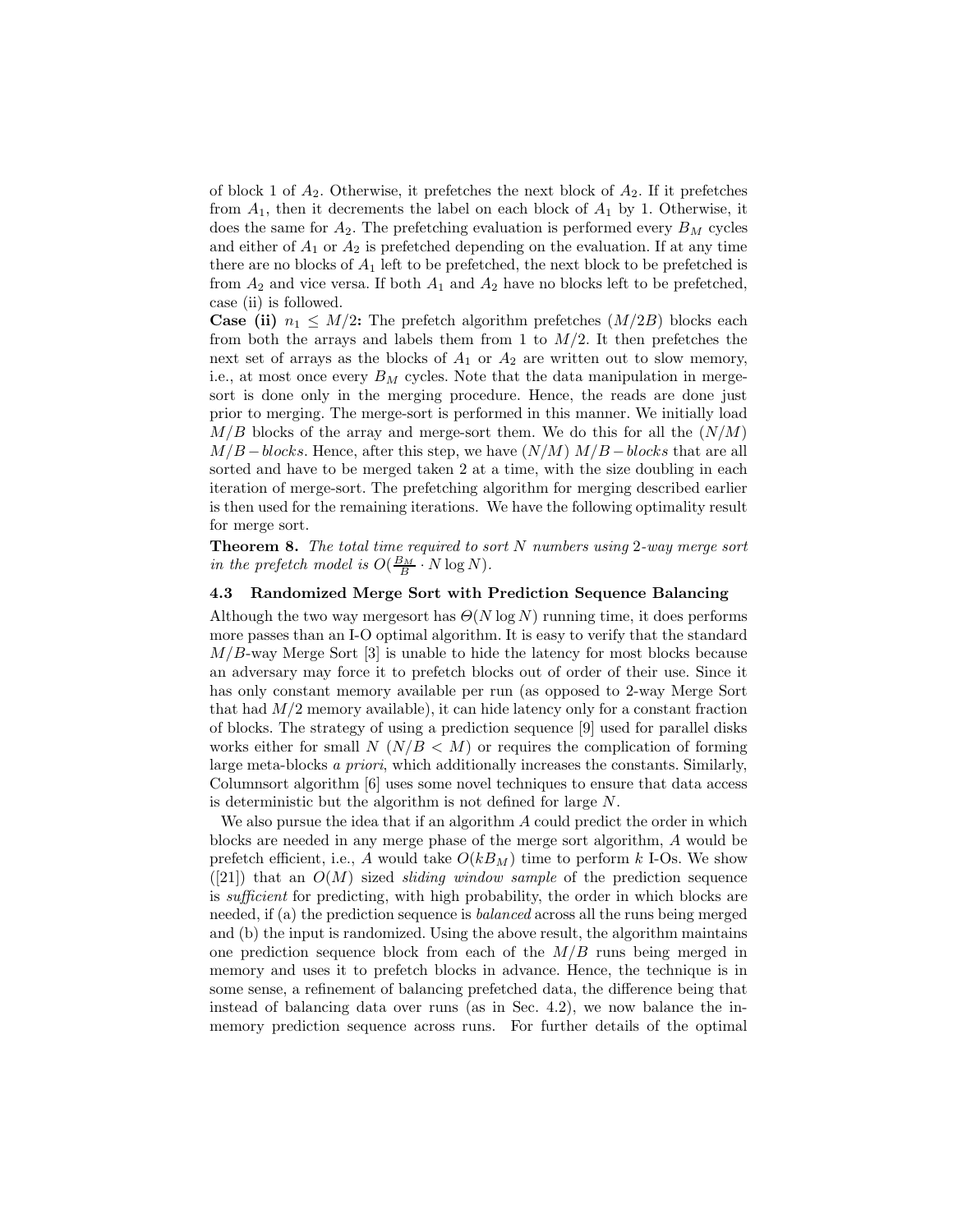M/B-way merge sort (optimalSort) algorithm and proof of its optimality, please refer to [21].

**Theorem 9.** optimalSort sorts N records in an I-O time of  $O(\frac{N \log(1+N/B)}{\log(1+M/B)})$  $\frac{\log(1+N/B)}{\log(1+M/B)}\frac{B_M}{B}$ 

# 5 Experimental Results

We conducted a large number of experiments to study the relative performance of algorithms optimal in traditional I-O models ([3]) but prefetch-unaware as compared to algorithms that are prefetch-efficient. Matrix transpose and merge sort were used as sample problems to demonstrate the importance of incorporating prefetching when designing the algorithms. Matrix transpose represents the class of problems where the prefetch-optimal algorithm is derived from the optimal algorithm in the I-O model by finding a prefetch-efficient ordering, whereas, the standard  $M/B$ -way merge sort does not lead to any prefetch-efficient ordering and other algorithms (e.g. 2-way sort with dynamic rebalancing) need to be devised in prefetch model. We use the *disksim* simulation environment to study the performance of various algorithms [13]. Disksim has been used in a large number of studies and approximates the behavior of a modern disk closely. We chose the disk model of *Seagate cheetah4LP* disk that has been validated against the real disk and matches its average response time to within 0.8%. Seagate  $Checkah\{\perp P\}$  supports sequential prefetching using readahead buffers.  $C\text{-}SCAN$ was chosen as the scheduling algorithm, N was 640000, and B was 512 Bytes.



Fig. 1. Performance of (a) Prefetch-efficient and (b) Random Matrix Transpose with increasing M/B (Note that scales are different)

We performed three sets of experiments with the optimal I-O model matrix transpose. In the first set, prefetching was disabled and the algorithm picked the  $B \times B$  sub-matrices in a random order. For the second set, the same algorithm was run with prefetching enabled. In the third set, the algorithm had a prefetchefficient order (i.e. it was aware of the prefetching order and read the sub-matrices to match this order). We found that the first two sets showed no statistical difference with the second set performing marginally better in a few cases. Hence, we report only the second and third set of experiments. One may note that the random ordering of sub-matrices (Set 2), even though optimal in traditional I-O models ([3]), is not implemented in practice. We use such an ordering to demonstrate the inability of I-O models to differentiate between algorithms that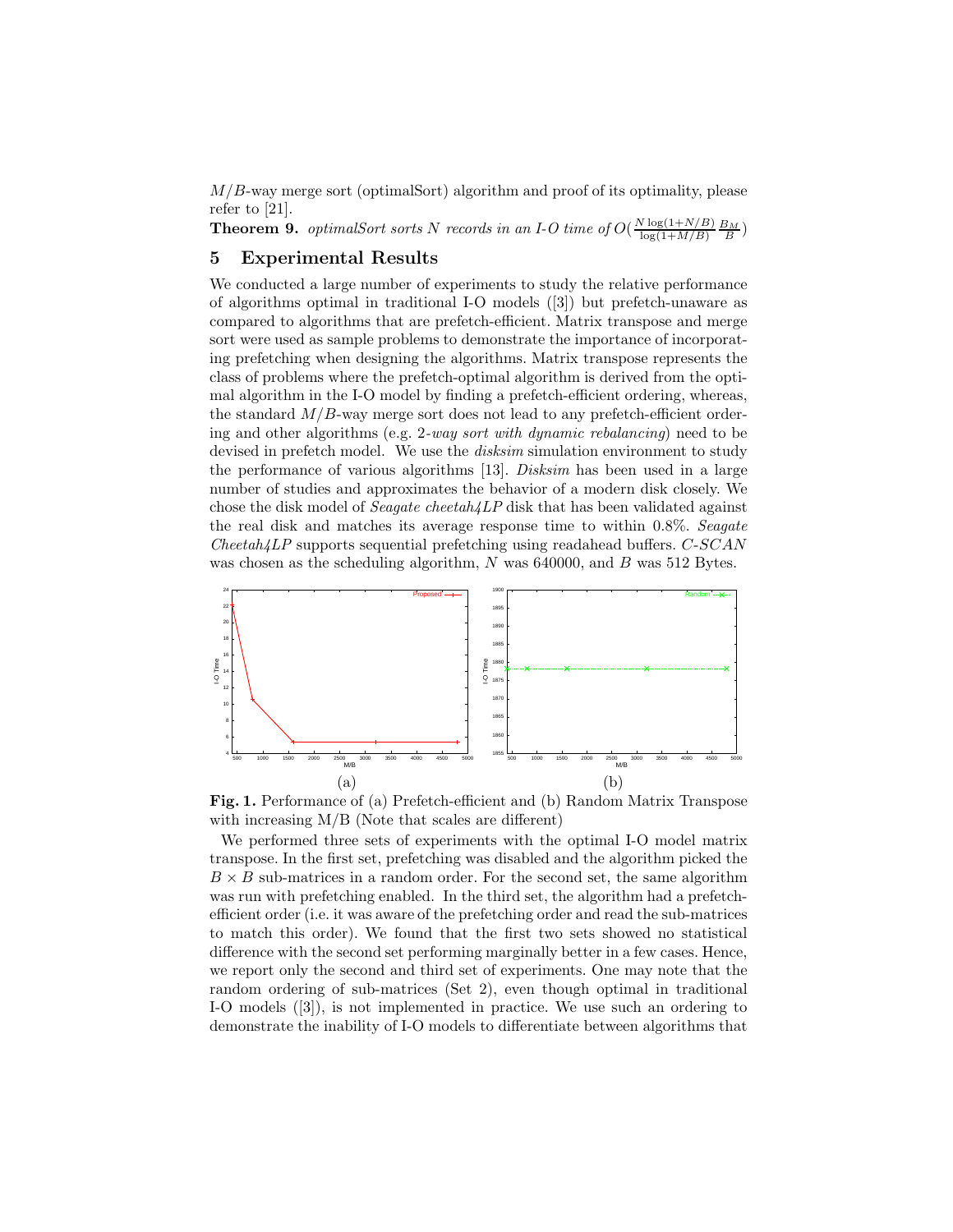

Fig. 2. Performance of (a) 2-way and (b) M/B-way Mergesort with increasing  $M/B$ 

have very different I-O times on real systems. Note that the I-O model predicts the running time of all the 3 sets as the running time of second set but it is clear (Fig. 1) that prefetch-efficiency makes a huge difference in performance. In fact, the performance improvement (ratio of Prefetch-Unaware disk I-O time to prefetch-efficient disk I-O time) is fairly close to the maximum achievable theoretically for this disk. The disk can prefetch up to 282 blocks ahead and hence the performance improvement due to prefetching alone is bounded by 282. However, random block accesses not only leads to more disk accesses but the cost of each disk access is also higher. We looked at the logs generated by DISKSIM and noticed that average positioning time for random block accesses is higher than that for prefetched access. Hence, we notice that the performance improvement even exceeds the bound of  $282$  for large m. One may also note that prefetch-unaware algorithms (Fig. 1 (b)) fails to improve the performance with additional memory as they do not use it for prefetching whereas we use the additional memory to hide the latency of more blocks.

To evaluate the impact of prefetching on sorting, we studied the  $M/B$ -way mergesort that is optimal in the number of I-Os ([3]) but oblivious to prefetching. We compared it with the performance of our proposed 2-way mergesort that dynamically rebalances data and the standard 2-way mergesort. Prefetching was enabled for all the three algorithms. As a control experiment, we ran a prefetch-disabled 2-way mergesort (2-way sort with prefetching disabled). We observed that both the prefetch-enabled 2-way mergesorts comprehensively outperforms the  $M/B$ -way mergesort (Fig. 2). Note that the performance improvement for sorting does not approach the bound of 282. This is because 2-way mergesort performs more I-Os than the  $M/B$ -way mergesort. For the chosen value of parameters, a 2-way mergesort performs about 10 times more I-Os than  $M/B$ -way mergesort (evident from I-O time of Prefetch-disabled 2-way mergesort (Fig. 2(b)) as well). Hence, even though a 2-way mergesort has to perform a much larger number of I-Os, prefetching is not only able to compensate for it but allows it to outperform the prefetch-unaware algorithm by a significant margin. We also noticed that the average positioning time for the algorithms are almost same. Hence, prefetching alone attributes for the performance improvement of the 2-way sorting algorithm. We note that even the standard 2-way mergesort